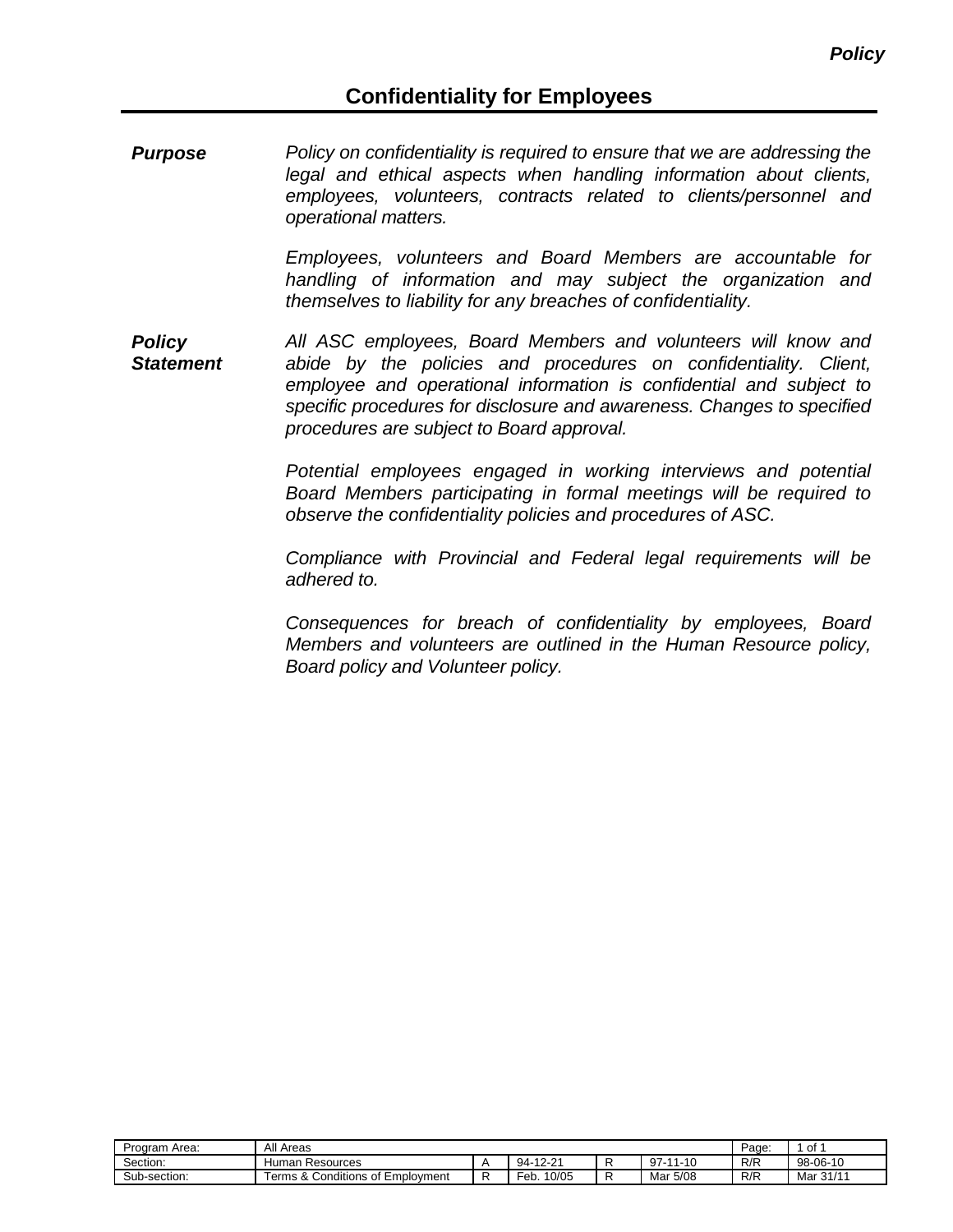- 1. New employees will be advised verbally of the Confidentiality Policy and Procedure and will be requested to read and understand this policy and sign an Oath of Confidentiality at commencement.
- 2. The signed Oath of Confidentiality will be retained in the employee's file.
- 3. The Confidentiality Policy will be further reviewed through the area orientation process.
- 4. Following commencement of employment, employees have a responsibility to handle information with respect to confidentiality throughout the working day, outside of employment and after employment ceases. Specifics of situations are outlined below.

#### **INFORMATION ABOUT CLIENTS**

#### **Informal Conversation:**

Employees engaging in informal conversation with (including but not limited to) other employees not in the immediate work area, volunteers, clients, families, guardians, friends and members of the general public will exercise personal judgement and ethics. Conversation, pictures and text that is not respectful to a persons privacy or that infringes on a persons rights, will be discouraged and not engaged in by the employee.

#### **Formal Information Sharing (Verbal and Written Information):**

As employees you may be required to engage in formal verbal, written and electronic sharing of information to fulfil your employment responsibilities related to clients.

This may occur with (including but not limited to) other employees not in the immediate work area, volunteers, other support persons/external agencies, other clients, and guardians. The parameters for this information sharing are outlined throughout policies and procedures regarding clients (e.g. handling of incidents).

#### **Written Consent:**

An employee may receive a formal request from external agencies/ persons for information.

Written consent from clients/guardians is required before release of information. This must be forwarded to coordinators/supervisors/designate of service area for handling of the request.

The consent form shall designate the purpose of release, the party receiving it, the time limitation and authorization of the individual/guardian.

#### **Media:**

All information released to the media regarding clients must have specific written consent by the individual/guardian and the authorization of the Executive Director/Designate and/or Board President.

| Program Area: | All Areas                                                |  |               |     |                |     | οf        |
|---------------|----------------------------------------------------------|--|---------------|-----|----------------|-----|-----------|
| Section:      | Resources<br>Human                                       |  | -12-21<br>-94 |     | $97 -$<br>1-10 | R/R | 98-06-10  |
| Sub-section:  | Conditions of $\Gamma$<br>erms<br>Employment<br>$\alpha$ |  | 10/05<br>-ер. | R/R | Mar 5/08       | R/R | Mar 31/11 |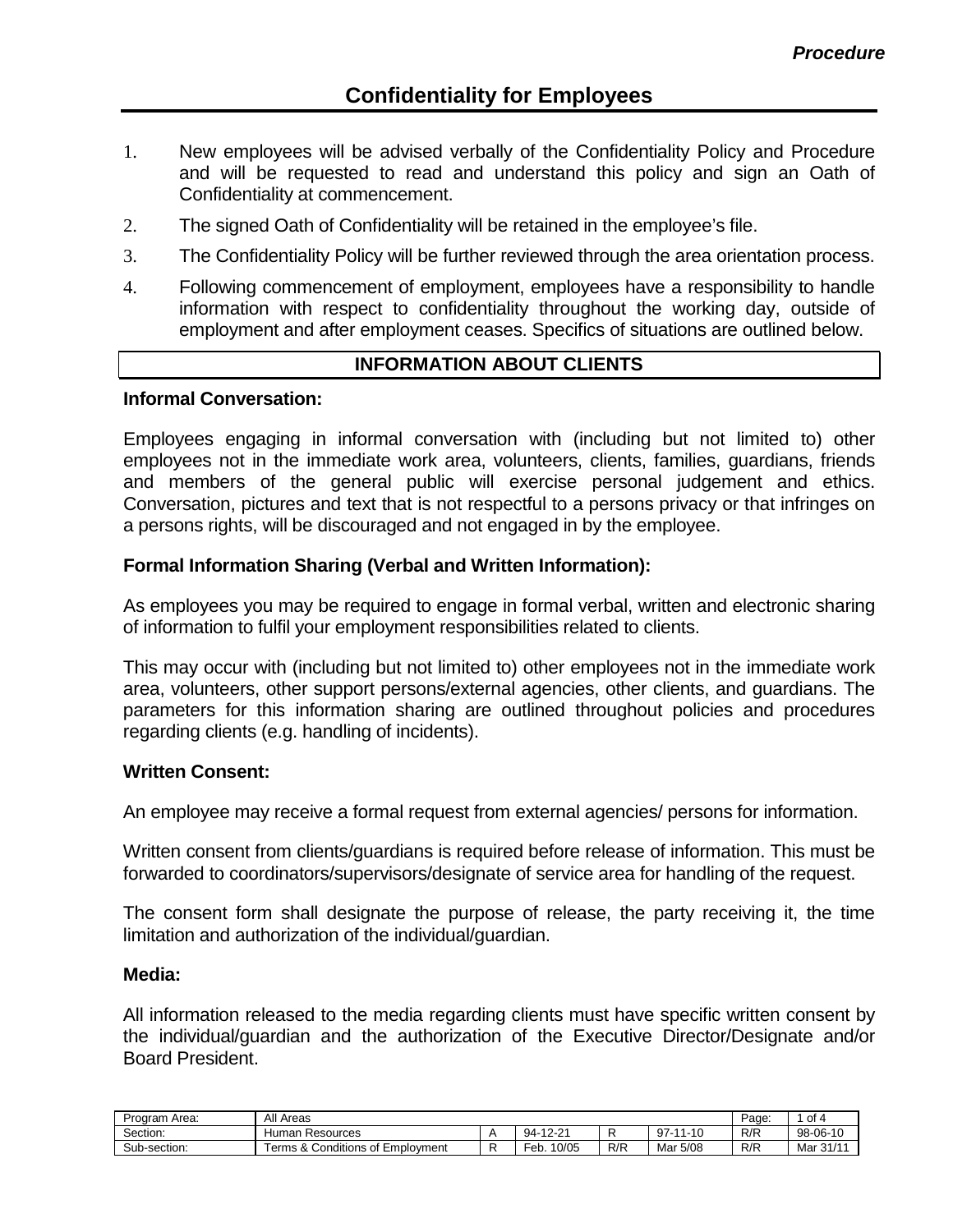## **Telecommunications and Technology:**

This refers to the use of any telecommunication device defined as standard landline, cellular network, Bluetooth, data storage devices or internet access (wired or wireless). All information shared using this technology will be within the scope of ASC's policy and procedure, necessary to carry out employee responsibilities, and follow the above guidelines.

## .**Legal:**

There are federal and provincial laws and requirements that take precedence over ASC's policy, e.g. criminal investigation. In these circumstances, ASC employees are required to abide by these laws. It is the responsibility of the employee to advise if a client has a legal guardian and who the guardian is. Legal guardians and the Executive Director/Designate must be advised immediately when such a situation arises.

## **Awareness for Clients of Confidentiality:**

Where applicable, this is reviewed with clients/guardians at the onset of commencement during their orientation to the service areas. Employees are also responsible to make clients aware of respecting each others privacy/rights and how employees of ASC protect their confidentiality.

# **HUMAN RESOURCES INFORMATION**

#### **Informal Conversation:**

Employees engaging in informal conversation with (including but not limited to) other employees, volunteers, clients, families, guardians, friends, and members of the general public about employees, volunteers or board members will exercise personal judgement and ethics. Conversation, pictures and text that is not respectful to a persons privacy or infringes on their rights, will be discouraged and not engaged in by the employee.

#### **Formal Information Sharing (Written and Verbal):**

As employees you may be required to engage in formal written, verbal and electronic sharing of information regarding other employees and possibly volunteers (documentation of sick time, time sheets, etc.). The parameters for information sharing are within the scope of policies and procedures necessary to carry out employee responsibilities.

#### **Written consent:**

Under certain circumstances it will be required that an employee sign written consent for release of information. This may include but is not limited to employment verification, reference checks (see reference checks policy and procedure).

| Program Area: | All Areas                              | Page:         | of 4 |               |     |           |
|---------------|----------------------------------------|---------------|------|---------------|-----|-----------|
| Section:      | Human Resources                        | 94-12-21      |      | 97-<br>-11-10 | R/R | 98-06-10  |
| Sub-section:  | & Conditions of Employment<br>erms & O | 10/05<br>-eb. | R/R  | Mar 5/08      | R/R | Mar 31/11 |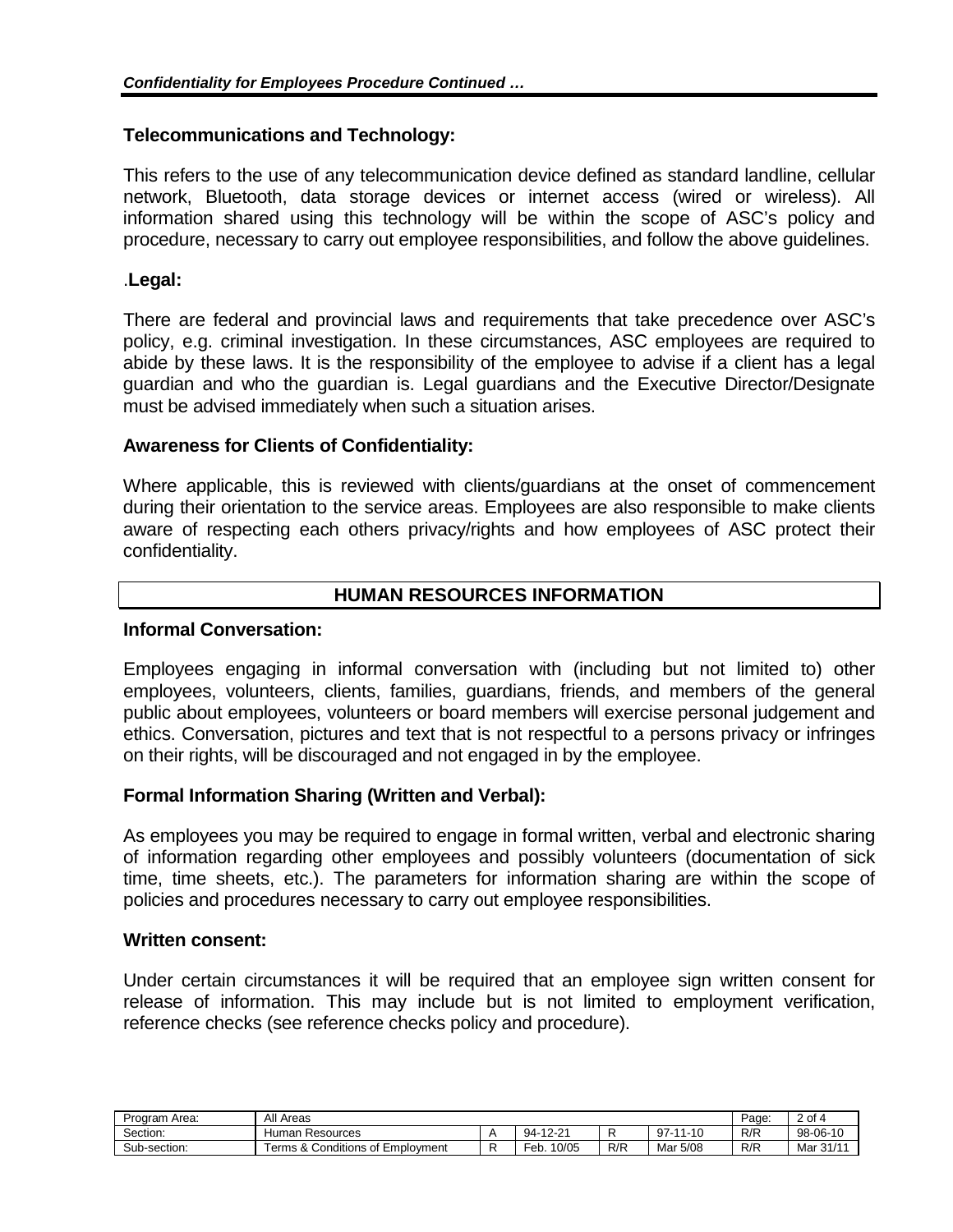# **Recruitment / Interviewing / Hiring Information:**

Employees may be involved in hiring and interviewing. This gives them access to confidential information about prospective and present employees, as well as volunteers' recruitment information. This information will be treated with the utmost confidence as outlined in the Human Resource policies.

## **Media:**

Employees shall not release information to the media without the authorization of the Executive Director/Designate and/or the Board President. This includes information solicited by the media or released to the media.

## **Telecommunications and Technology:**

This refers to the use of any telecommunication device defined as standard landline, cellular network, Bluetooth, data storage devices or internet access (wired or wireless). All information shared using this technology will be within the scope of ASC's policy and procedure, necessary to carry out employee responsibilities, and follow the above guidelines.

## **Legal:**

There are federal and provincial laws and requirements that take precedence over ASC's policy, e.g. criminal investigation. In these circumstances, ASC employees are required to abide by these laws. It is the responsibility of the employee to advise the Executive Director/Designate immediately when such a situation arises.

# **OPERATIONAL INFORMATION**

# **Informal Conversation:**

Employees engaging in informal conversation about operational information will exercise personal judgement, ethics and not engage in conversation, pictures and text that is detrimental or harmful to the integrity of the activities/stakeholders of ASC. For purposes of this policy, stakeholders includes clients, families, contractors, employees, volunteers, Board Members and those agencies/persons engaged in formal business with ASC.

At no time should the employee undertake to represent their own opinion as that of the governing body, the general membership or the stakeholders.

# **Formal Information Sharing:**

Formal verbal, written and electronic sharing of information regarding operations should only occur with stakeholders and should be relevant to employee responsibilities.

When employees are unsure of what information they should be sharing, employees should look to their Coordinator/Designate and/or Executive Director/Services Director for guidance.

| Area:<br>Program | All Areas                          |  |                 |     |                   |     | ∕ of ہ          |
|------------------|------------------------------------|--|-----------------|-----|-------------------|-----|-----------------|
| Section:         | Human Resources                    |  | -12-21<br>$94-$ |     | 97<br>11-10<br>×. | R/R | 98-06-10        |
| Sub-section:     | Conditions of Employment<br>erms & |  | 10/05<br>Feb.   | R/R | 5/08<br>Mar       | R/R | 31/1<br>Mar 31/ |